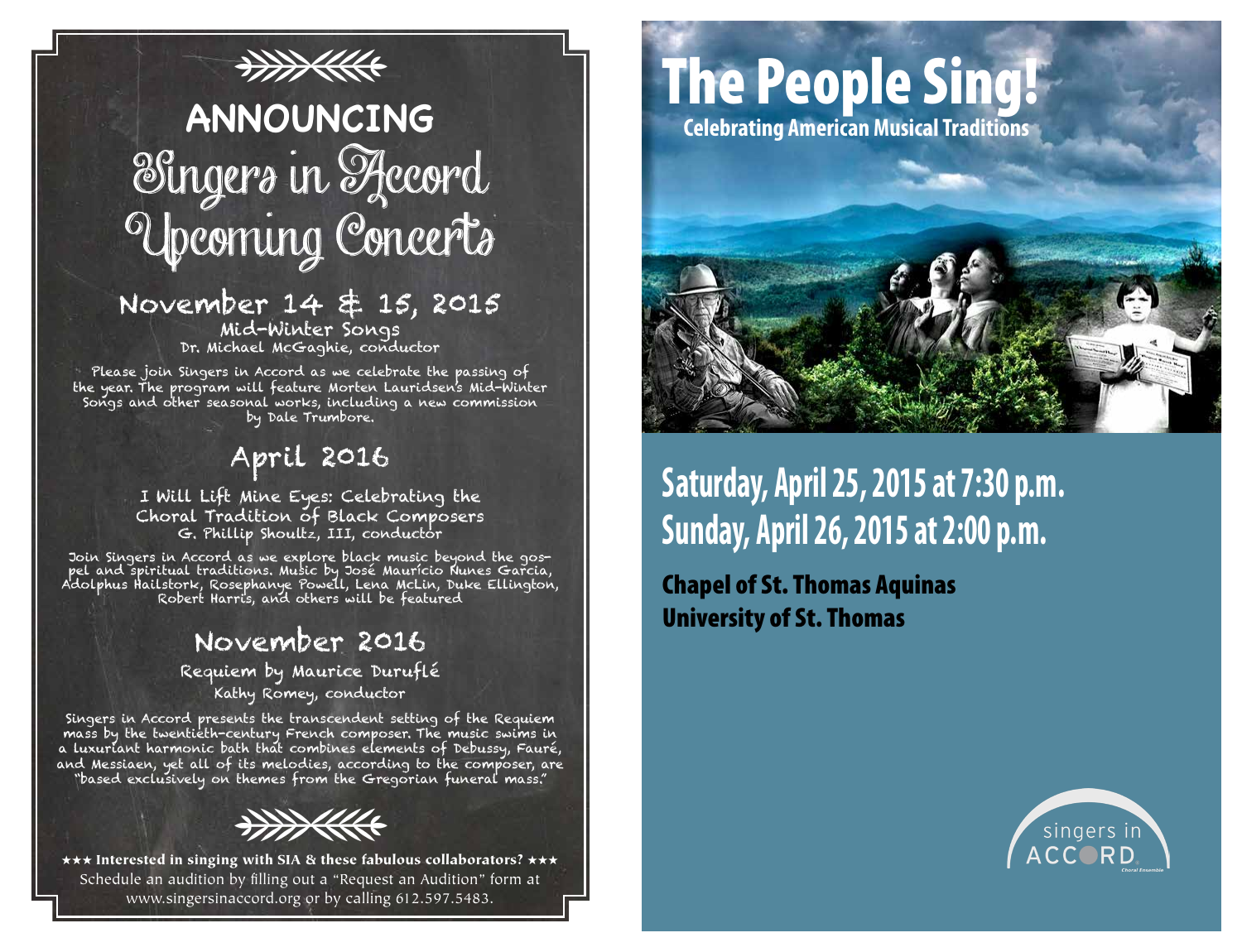



Singers in Accord is uniquely structured as a singer-led organization, dedicated to enriching lives and building community through the power of choral music. The 50-voice auditioned chorale collaborates with a new conductor, performing artist, or artistic ensemble in each concert, to create distinctive concert experiences for its singers and audience members. Singers in Accord strives to enrich the cultural life of Minnesota communities through outreach, education, and innovative performances. It is a 501(C) (3) nonprofit corporation that does not employ paid staff. Singers in Accord is administrated entirely by volunteers, most of whom are from within the chorale. Because of this, financial support given is tax deductible and goes directly to supporting the chorale's artistic mission and community outreach efforts. For more information on Singers in Accord, please visit: www.singersinaccord.org.



Singers in Accord is proud to be Artists in Residence at Good Samaritan UMC

**www.good.org**



#### Contributors

Judy & Peter Arnstein Patti Arntz & Rolland Digre Mike Atherton Etta C Bernstein Linda & Chuck Block Michael Borg Jeff Bowar Adam Breininger Elsie Buck Linda Burk Rachel & Don Christensen Tom Cotroneo Mary Cowden Philip Davis Monica & Dennis Degeneffe Ken & Arlene Denzer "Digital Audio Labs, Inc." Kathleen Digre & Michael Varner Bernice Digre Dan Digre & Luz Paz Carol Duling & Daniel Schwarz Jeremy Dworshak Betty Edlund Rosalie & Bruce Eldevik Patrick Faunillan Florida Power & Light Gloria & Joe Fredkove Gayle Gaskill Gustav Gedatus Glenn & Arlene Geissinger Raeanna & Walt Gislason Berde Grass June Griffin Nancy & Steve Grundahl Wenche Haaland Christian Hanninen Steve Hanson & Susan Cary-Hanson Joanne Hart Penny Heubach Becky & Ted Hollan Jonathan Holmseth Shirley & George Janssen Sheldon Klukas Jennifer Kuskowski

Bernadine & Scott Langguth Steve Larson Jan LeClair Charles Lenzen Steve Lommen Elizabeth Mangold David & Carol Mattson Mike & Kathy McCann Jody McCormick Robert & Vivian McDonald Dennis McFall Penny & Elliott Meier David Mennicke Charles & Carolyn Meyer Gerald Mindrum MISCO Michael & Wendy Mullins Becky Pansch & Ron Germundson Fred & Trudy Pielert Deborah Randolph Katie Reed Kathie Schneider Jennie Schut Edward Schwarz & Marsha Haagenson Steven Sims Paul Skavnak Dana Skoglund Margaret Skoglund Schele & Phil Smith "Steinwall, Inc." Paul Stever Team Personnel Gillian Teoh-Berbee Mary Ann Teske Dan Thompson Bill Torodor US Bank Foundation Steven Vosch Margot Willett & Bob Miller Dorothy Williams Sheri & Ken Williams Christopher Wolter Stephanie Young-Teske Linda Zelig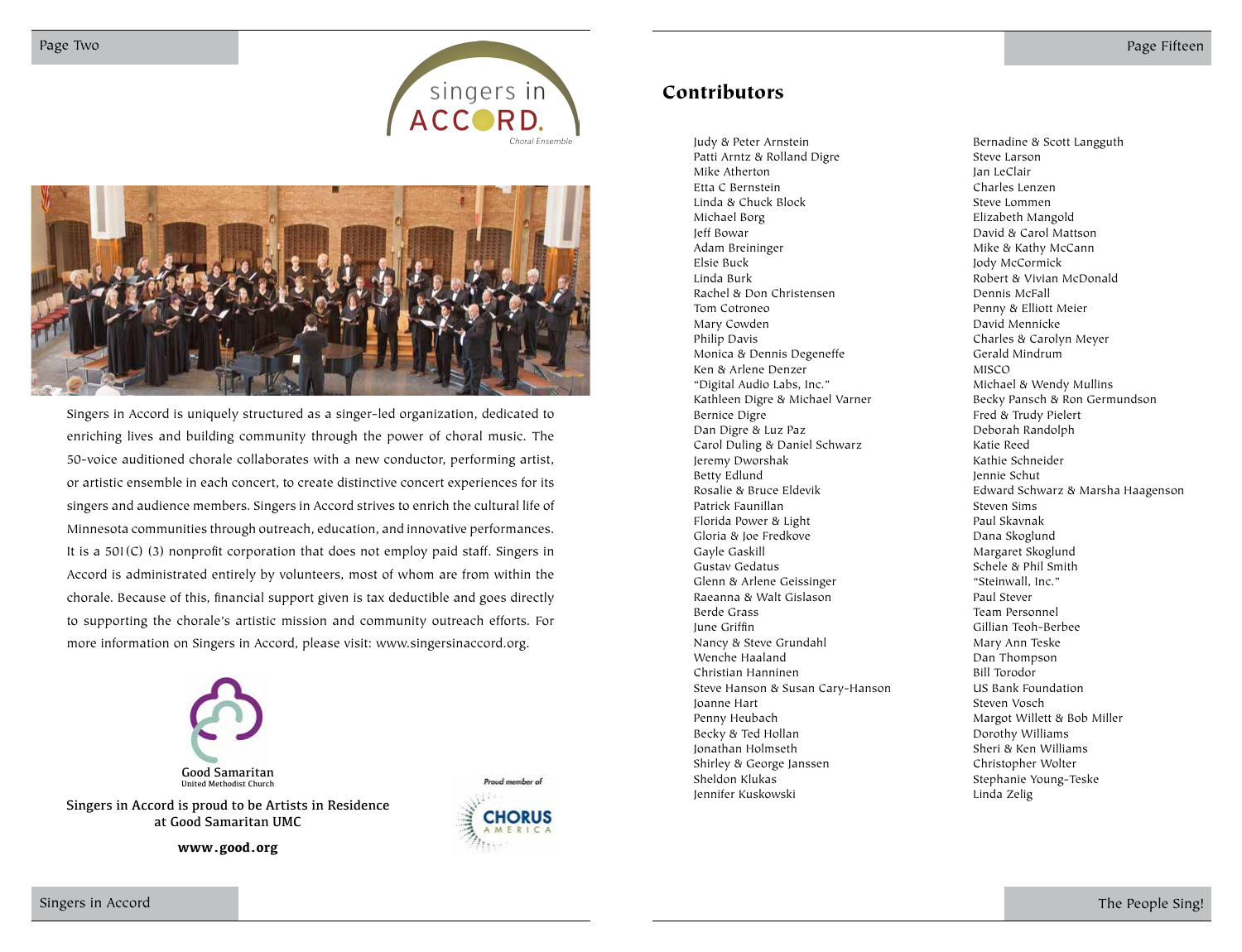**Down to the River** *arr. J Broeker*

As I went down in the river to pray Studying about that good old way And who shall wear the starry crown, Good Lord, show me the way.

Oh, sisters, let's go down, Let's go down, come on down, Oh brothers, let's go down, Down in the river to pray.

As I went down in the river to pray Studying about that good old way And who shall wear the robe and crown, Good Lord, show me the way.

Oh, sisters, let's go down, Let's go down, don't you want to come down. Oh brothers, let's go down, Down in the river to pray.

Oh, Lord, hear us pray!



#### Bill Munson Pianist / Organist / Singers in Accord Accompanist

Bill Munson is a piano teacher at Faith Music Academy in Forest Lake and accompanist for the Highland Camerata at Macalester College. A Minnesota native, Munson holds a Bachelor of Music in piano performance from the University of Minnesota and a Master of Music in Collaborative

Piano from the University of Colorado. Bill has studied piano with Dr. Alexander Braginsky and Professor Robert Spillman and has served as a vocal coach at Metro State College in Denver, Colorado. Bill and his wife, Lisa, and their dogs, Chopin and Poochini, currently live in Hopkins.



Angela Broeker is Director of Choral Activities at the University of St. Thomas where she conducts the Chamber Singers, Concert Choir, and Festival Choir and teaches undergraduate courses in choral conducting. During the summers, she teaches choral methods, choral conducting, and choral literature courses for students pursuing the Master of Arts in Music Education degree with a choral concentration. Since arriving at UST in 1999, Dr. Broeker's choirs have performed at the National ACDA convention in 2011, North Central Regional ACDA conventions in 2014 and 2008, MN Collegiate Choral Festival in 2009, ACDA-MN in 2004, and MMEA conventions in 2013, 2007, and 2001.

In addition to her university responsibilities, Dr. Broeker presents for national, regional, and state conventions of the American Choral Directors Association, the National Association for Music Education, the Organization of American Kodály Educators

(OAKE), and the American Orff-Schulwerk Association. She serves as guest conductor for numerous honor choirs, including the ACDA National Children's Honor Choir in 2015; honor choirs at the Eastern, Southern, Southwest, North Central, and Central Division ACDA regional conferences; and all-state choirs in more than 35 states. In 2015, 2011, 2008, 2003, and 1999, she conducted National Honor Choirs for OAKE. Recently, she traveled to Hong Kong and Dubai to conduct international choral festivals sponsored by the Association for Music in International Schools.

Dr. Broeker received her D.M.A. degree from the University of Oklahoma and her M.M. and B.M.E. degrees from Indiana University. Her research interests include seventeenth-century vocal music suitable for treble choirs and authentic, respectful performance of music from diverse cultures. She served as guest editor of the April 2006 *Choral Journal* and has written articles for the *Choral Journal* in 2011, 2008, and 2006. Other publications include the July 2000 *Music Educators Journal*, the *NAfME Spotlight on Teaching Chorus*, the spring 2008 *Orff Echo* as well as many local and regional music publications. The book she coauthored with Mary Goetze and Ruth Boshkoff, *Educating Young Singers*, was published in October, 2009. She lives in St. Paul, Minnesota, with her dogs and her husband, composer Jay Broeker.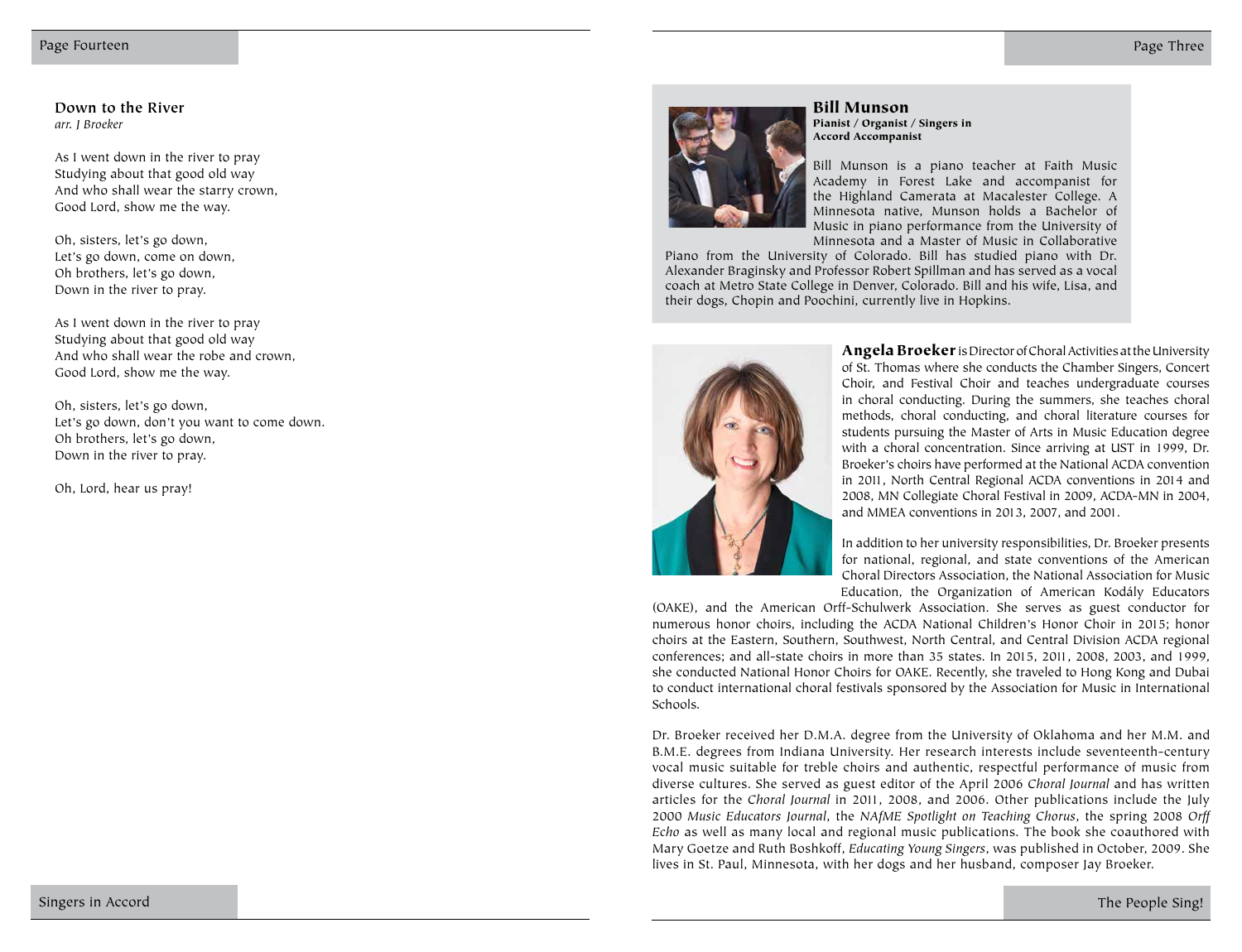

#### Message from the Chairman of the Board

When we think of great choral music, we tend to first think of composers like Mozart, Handel, Purcell, Gabrieli – the European tradition.

But what of our own American traditions in choral music, what of our own musical heritage?

Tonight's concert is about that. It is about music that in some concerts might be relegated to the last set and to the encores. But our collaborating conductor, Dr. Angela Broeker, has put the unique and diverse sound of America front and center for us all to enjoy and treasure. She has shared her passion for this music with Singers in Accord and now we share that with you. We hope you enjoy it!

We also have the pleasure to welcome ComMUSICation to the SIA stage. This organization is all about empowering youth with lifelong skills through music, service, and community. They embody what's right about our community and our youth.

You are our friends, family, co-workers, and fellow lovers of choral music. We thank you for your continued encouragement and financial support as we continue our mission to enrich lives and build community through the power of choral music - today, traditional American choral music.

Dan Digre Chairman of the Board, Singers in Accord **Amazing Grace**

*arr. Will Todd (b. 1970)*

Amazing Grace, how sweet the sound, That saved a wretch like me. I once was lost, but now am found, Was blind, but now I see.

Through many dangers, toils and snares I have already come; 'Tis Grace hath brought me safe thus far, And Grace will lead me home.

When we've been there ten thousand years, Bright shining as the sun We've no less days to sing God's praise Than when we first begun.

#### **Get Away, Jordan**

*Traditional Spiritual, arr. Stacey V. Gibbs Soloists: Dana Skoglund, Bass; Rachel Levy, Soprano; Ken Williams, Tenor*

Get away, Jordan, Get away, chilly Jordan, Get away, Jordan, I want to cross over to see my Lord.

I looked over Jordan an' what did I see? A band of angels comin' after me.

If you get there before I do, Jus' tell all my friends I'm comin' too.

I'm sometimes up, sometimes down, I'm almos' level to the groun'

Oh, I want to meet Him, want to greet Him, want to hear Him tell me, "well done." No more sighin', no more cryin', goin' to meet Him

Get back, oh, get back, Get back, chilly Jordan, Get away, Jordan, I want to cross over to see my Lord.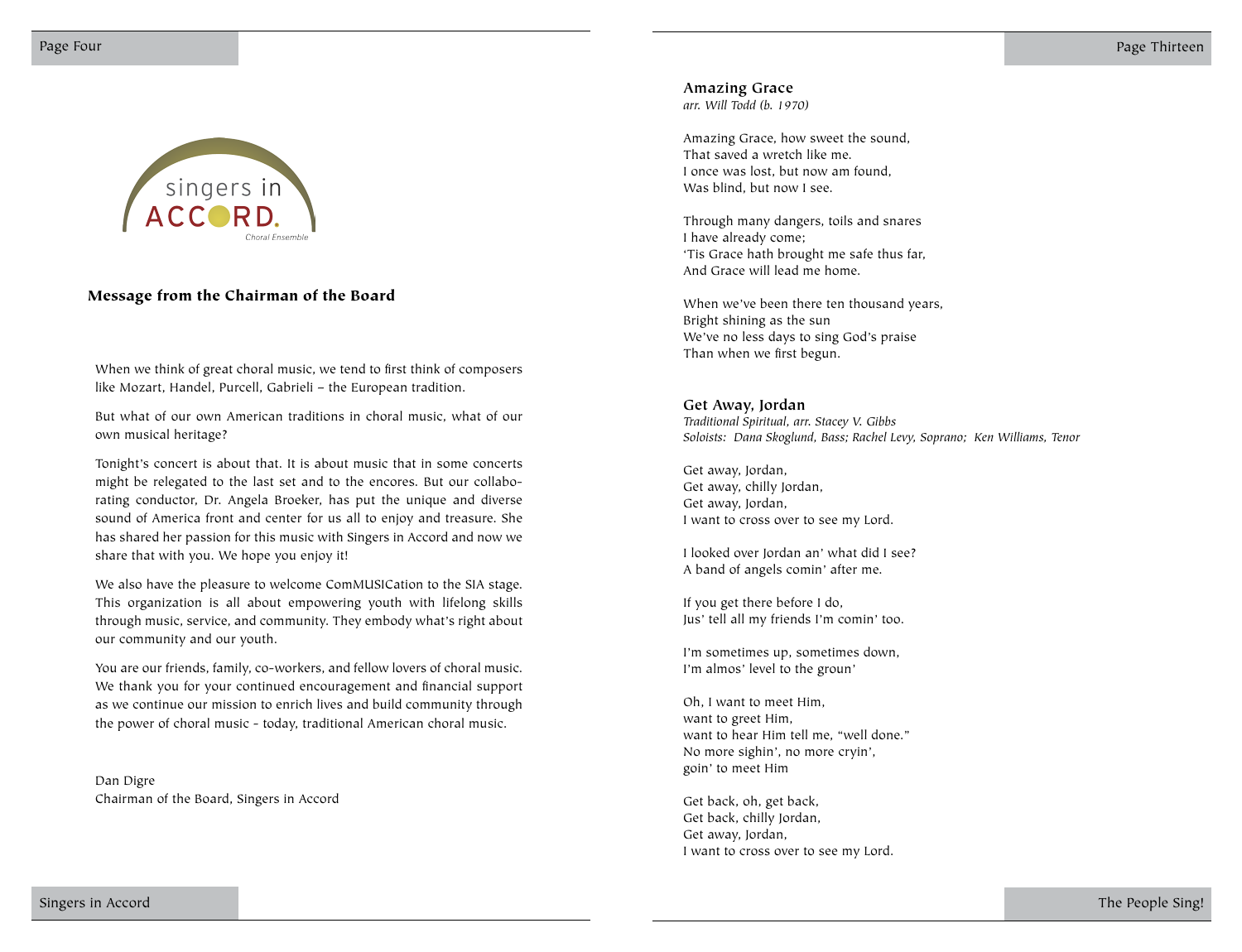Smile though your heart is aching. Smile even though it's breaking. When there are clouds in the sky you'll get by, If you smile through your fears and sorrow. Smile, and maybe tomorrow, You'll see the sun come shining through for you.

Light up your face with gladness. Hide every trace of sadness. Although a tear may be ever so near, That's the time you must keep on trying. Smile, what's the use of crying? You'll find that life is still worthwhile, If you just smile.

**Draw the Circle Wide** *Mark A. Miller*

Draw the circle, Draw the circle wide. No one stands alone, We'll stand side by side. Draw the circle, Draw the circle wide.

Draw the circle wide, Draw it wider still. Let this be our song, No one stands alone, Standing side by side, Draw the circle wide.

### 2014-2015 Singers in Accord Roster

 $#$  = leadership team,  $*$  = section leader,  $+$  = on leave spring 2015

Soprano: Patti Arntz\* Sarah Carpenter Rachel Farhi Brandy Klingel-Gullickson Jennifer Kuskowski Jan LeClair# Rachel Levy Penny Meier#+ Becky Pansch Schele Smith# Gillian Teoh-Berbee Saijen Weihe Cassidy Wilson

Bass:

Michael Borg# Adam Breininger Phil Davis\* Dan Digre# Randy Edinger Jon Holmseth Sheldon Klukas Mike McCann Adam Schlosser Joe Shade Dana Skoglund

Alto: Judy Arnstein Etta Bernstein Linda Burk Rachel Christensen Monica Degeneffe\* Rosalie Eldevik Gloria Fredkove June Griffin Lisa Munson Jennie Schut Sheri Williams Stephanie Young-Teske Wendy Zaro-Mullins

Tenor: Mike Atherton David Braasch Gustav Gedatus Glenn Geissinger Steve Lommen Gerald Mindrum+ Michael Mullins\* Bill Munson Patrick O'Keefe Paul Skavnak Paul Stever Ken Williams#

Accompanist: Bill Munson

Singers in Accord The People Sing!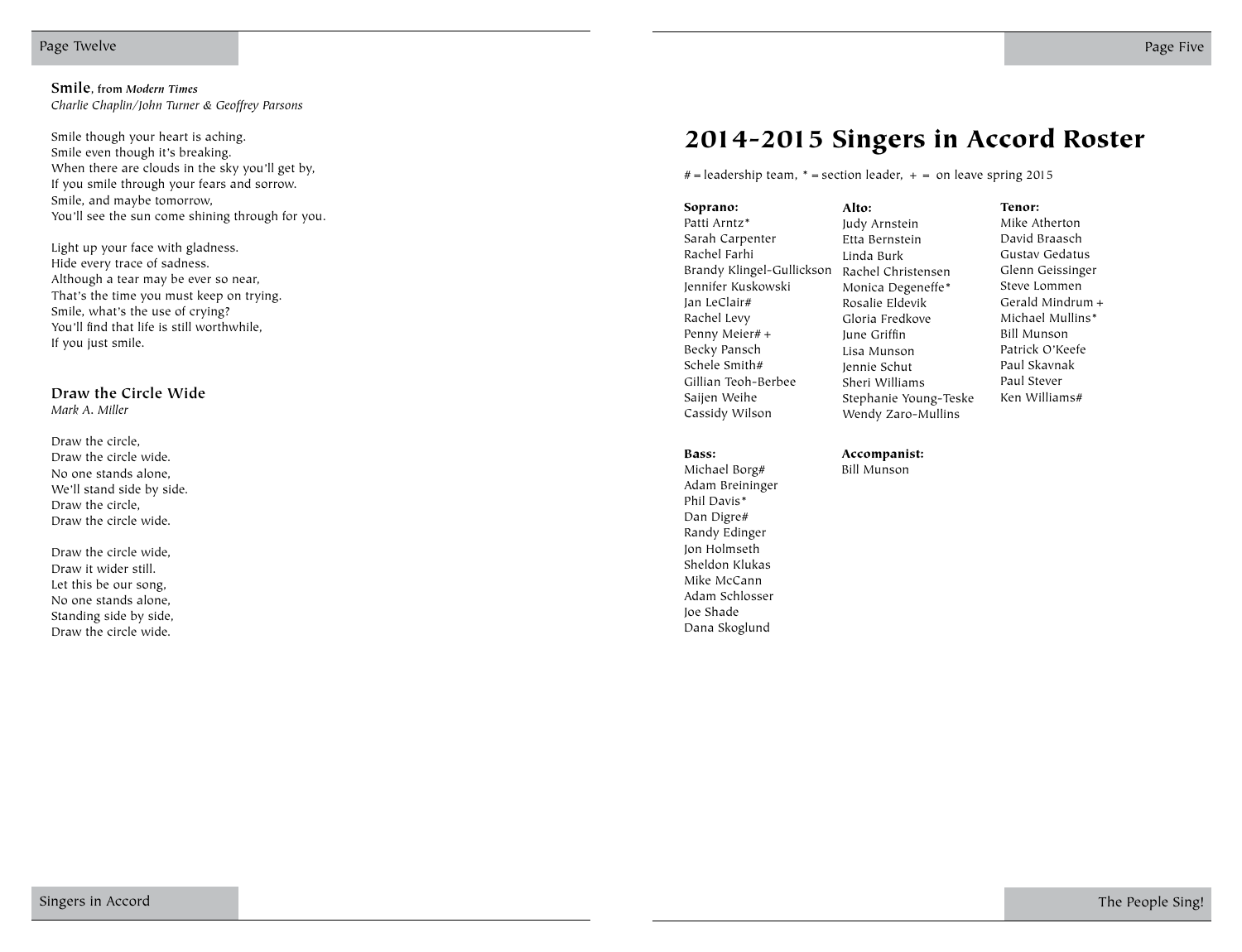

#### ComMUSICation Chorus 1:

*ComMUSICation is a choral youth development program whose mission is to empower young people with lifelong skills through music, service, and community. The program is for third to sixth grade students living in the St. Paul Promise Neighborhood (SPPN), a 250-square-block area of the city, spanning the Frogtown and Summit/ University neighborhoods. Each student has the opportunity to work in cooperation with peers to form an excellent choral ensemble. Music and music-related classes span everything from composition to part singing to movement and improvisation. A widely* 

*varied repertoire exposes students to various cultures and genres of music toward a goal of cultivating global citizenship while celebrating their own culture. At the same time, children learn the value of teamwork, listening to one another, discipline, and respect.* 

*ComMUSICation is a tuition-free program. Transportation to and from classes and a nutritious snack are provided, facilitating a more manageable participation for the children while essentially assisting their parents or caregivers. Eligible students must be currently attending school and make a commitment to attending Tuesday through Thursday from 3 to 6 PM. ComMUSICation also has a training choir, CRESCENDO, that meets once per week on Monday afternoons and focuses on serving their local community through active volunteerism and song.* 

*ComMUSICation is a highly collaborative community organization partnering with St. Paul Promise Neighborhood, St. Paul Conservatory of Music, St. Paul City School, St. Paul Public Schools, and the Sprockets Youth Development Network. In addition, ComMUSICation has community partnerships with St. Paul Parks and Recreation, the University of St. Thomas, McNally Smith College of Music, Concordia University, and the University of Minnesota.* 

*ComMUSICation's Founder and Executive Programming Director, Sara Zanussi, graduated from the New England Conservatory's El Sistema Fellowship Program in 2013. The Sistema philosophy promotes a rigorous, ensemble-based learning structure that utilizes the pursuit of musical excellence and frequent community performances to develop life skills that foster strong leaders, teachers, and citizens. Having worked with Boston Children's Chorus, Venezuelan Sistema children's choirs, and children in Tanzania, Sara returned home intent upon formulating a secular framework in which diverse city youth could experience the same high-quality music education afforded to more privileged families.* 

*Founding Music Director Ryan LaBoy currently studies choral conducting at the University of Minnesota under the batons of Kathy Saltzman Romey and Matthew Mehaffey, and anticipates completing his master's degree this May. He leads ComMUSICation in numerous performances – and informances – and works collaboratively with local artists, venues, and organizations. Most recently, ComMUSICation teamed up with the Minnesota Orchestra in February 2015. They are currently working with the community bike store Cycles for Change, where select students are learning bicycle safety and maintenance (and earning a free bike!) while also preparing music on a theme of circles, cycles, and spheres.* 

*Given Minnesota's rich tradition of choral singing, it seems totally appropriate that this program should flourish and benefit our children. Creating a broader ethnic landscape of up-and-coming singers holds bright promise for the state's future, for many reasons, including and well beyond musical excellence.* 

Silvy come a runnin' Bucket in my hand I will bring a little water Fast as I can

#### Verse 2:

Bring it in a bucket Silvy Bring it in a bucket now Bring it in a bucket Silvy Ev'ry little once in a while

Chorus 2: Can't you see me comin' Can't you see me now I will bring a little water Ev'ry little once in a while

#### **Selections by ComMUSICation children's choir**

#### **Peaceful River**

*Mary Donnelly/George Strid*

There is a peaceful river, Deep within my soul. Filling my heart with hope, And making my spirit whole. Peace is the gift I offer, Peace that we all can know. Pass it along and let the river flow.

I've got peace like a river, I've got peace like a river, I've got peace like a river in my soul.

#### **Yonder Come Day**

*Traditional Gullah Island Song*

Yonder come day! Day is a-breakin'! Yonder come day! Oh, my soul! Yonder come day! Day is a-breakin', Sun is a risin' in my soul!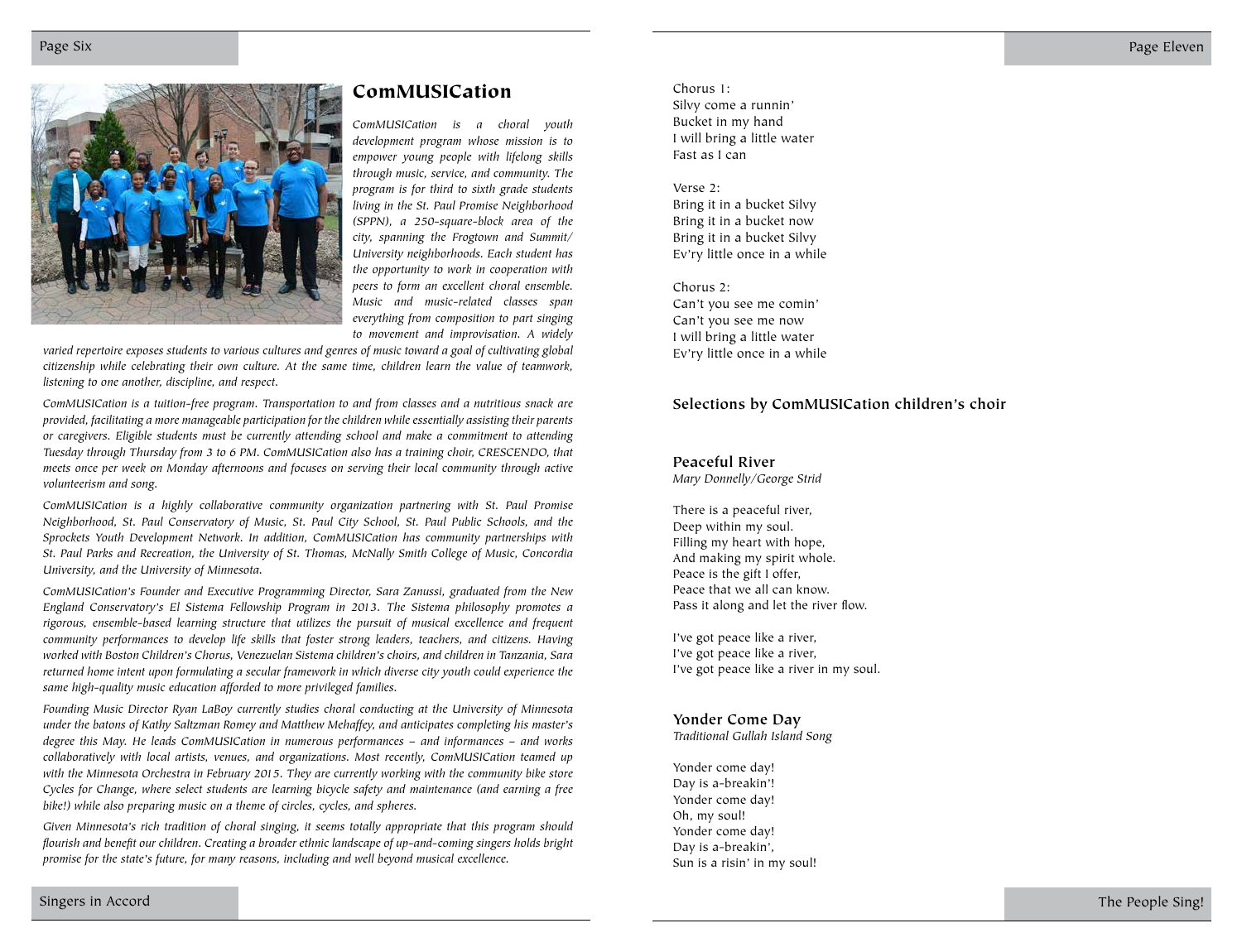Page Ten Page Seven

'Tis sev'n long years since last I saw you,<br>'Way, you rollin' river. **Show'd Up Band** 'Tis sev'n long years since last I saw you, 'Way, we're bound away, Across the wide Missouri.

#### **Bright Morning Stars**

*Traditional Appalachian song, arr. Shawn Kirchner Soloists: Paul Skavnak and Ken Williams, Tenors; Rachel Farhi, Soprano*

Bright morning stars are rising Bright morning stars are rising, Bright morning stars are rising, Day is a-breaking in my soul.

Oh, where are our dear fathers, Day is a-breaking in my soul.

They are down in the valley praying, Day is a-breaking in my soul.

Oh, where are our dear mothers, Day is a-breaking in my soul.

They have gone to heaven shouting, Day is a-breaking in my soul.

Oh, where are our dear children, Day is a-breaking in my soul.

They're upon the earth a-dancing, Day is a-breaking in my soul.

Bright morning stars are rising, Day is a-breaking in my soul.

#### **Bring Me Little Water Silvy**

*Huddie W. Ledbetter (Lead Belly), arr. Moira Smiley*

Verse 1: Bring me little water, Silvy Bring me little water now Bring me little water, Silvy Ev'ry little once in a while

The Show'd Up Band had its inception in the summer of 1999 when Bob Douglas (mandolin) and Joe Kreitzer (hammered dulcimer) made a pact to play an hour of tunes every Thursday at noon. As they sat under the trees at the University of St. Thomas and built a common repertoire of American and Irish tunes, others would walk past, sometimes stopping to listen, and occasionally asking if they could join in. Within a year the core group had grown to seven, including three guitars, a second mandolin, and an Appalachian dulcimer. On any given Thursday, you can find anywhere from 5 to 15 players in our circle – hence the name – the Show'd Up Band. The repertoire has remained predominantly American, and Irish fiddle tunes, but you also can hear an occasional bluegrass, gospel, country, and folk tune. Members of the band include: Greg Theisen, Steve Cole, Bob Douglas, Tom Hodgson, Joe Krietzer, and Dave Tousley.

#### Greg Theisen, jazz pianist

Gregory Theisen is an arranger, composer, and member of the piano faculty at the MacPhail Center for Music in Minneapolis. His original compositions have been performed at the International New Music Festival in Zagreb, the Lisbon Contemporary Music Festival, and concerts in Germany and Belgium. His jazz compositions, performed by the Greg Theisen Quintet, were featured on PBS. A graduate of St. John's University, Greg has performed in numerous Broadway productions, with the contemporary instrumental ensemble Zeitgeist and with the Minnesota Orchestra.

#### Ronny Loew, saxophone

Ronny Loew is an accomplished player and exciting performer/entertainer with worldwide touring experience. He earned his degree from Boston's Berklee College of Music. He is known for his rich, expressive tone, his soulful interpretation of melodies, and his rhythmic, bluesy soloing style.

When he is not on tour, Loew is a freelance saxophone player with Minneapolis bands Casablanca Orchestra, SOULED! - A Live Rockumentary, Patty Peterson and Friends, Shaun Johnson's Big Band Experience, The Irresistables, Bella Diva, Ginger Commodore, and his own Ronny Loew Band. He has performed at numerous jazz festivals around the country, including the Playboy Jazz Festival in Los Angeles.

In addition to his performances as a leader, Loew has played in several domestic and overseas tours in China, Italy, Germany, Switzerland, The Netherlands, Austria, Cyprus, and Greece.